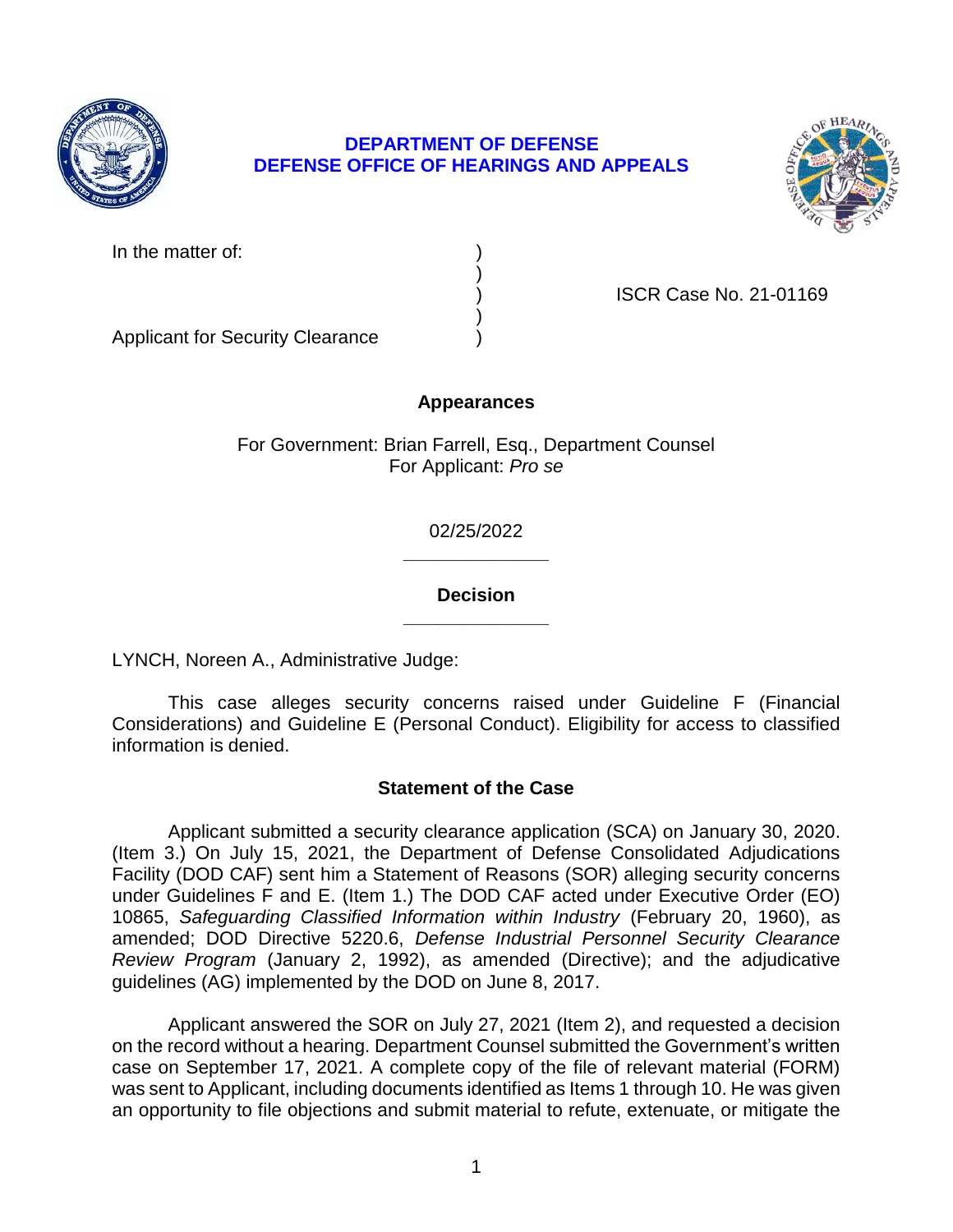Government's evidence. He received the FORM on October 20, 2021, but he did not respond to the FORM. The case was assigned to me on January 6, 2022.

### **Findings of Fact**

 Applicant, age 49, is separated from his wife but not divorced. Since 2017, he has lived with his girlfriend. He has three children. Applicant honorably served from 1991 until he retired from active duty in the U.S. Army in 2011. He obtained his undergraduate degree in May 2014. He has been employed with his current employer since August 2016. Applicant reported no unemployment. He works full time as an instructor for a federal contractor. He does not currently hold a security clearance, but held a clearance in the military. (Item 3).

The Statement of Reasons (SOR) sets forth security concerns under Guidelines F and E. Guideline F (Financial Considerations) lists a 2019 court judgment and 11 financial delinquent debt allegations, SOR 1.a through SOR 1.l totaling about \$139,210. (Item 4, 5) Under Guideline E, the SOR alleges Applicant was arrested in 2018 for domestic violence and investigated for` criminal damage to property in 2020.

### **Financial**

 In his Answer to the SOR, Applicant admitted to the 2019 court judgment and eight of the delinquent debts. (Item 2) His most recent credit bureau report in September 2021, contains nine accounts in collection or charged off for approximately \$70,920. (Item 4) The delinquent debts also included his mortgage account with about \$6,255 past due. (Item 5) He stated that some accounts are duplicates and that he is making payments on several accounts, and that he hired a debt management company to assist him in resolving his delinquent debt. (Item 2)

 Applicant has been employed since 2011, with no recorded breaks in employment. He had the same job since 2016 and before that, the same job since 2011. He was not laid off unexpectedly. Applicant's prior security clearance application in 2013 show financial issues. His wife at that time went to a credit counseling service in 2014, which handled multiple financial accounts. (Items 8, 9)

 As to SOR 1.a, in the amount of \$4,728, for a 2019 judgment, Applicant admitted that he believed it had been paid. He submitted a document from the debt management company showing he settled the debt for \$1,575 on June 14, 2021.

 As to SOR 1.b, in the amount of \$34,420 for a collection account, Applicant admitted and claimed that he pays \$600 a month on the account. He did not provide any documentation. Applicant's 2021 credit report reflect the debt as charged off. (Item 4)

 As to SOR 1.c, in the amount of \$13,500 for a charged-off account Applicant stated that he pays \$300 a month with a direct withdrawal. He did not provide any documentation.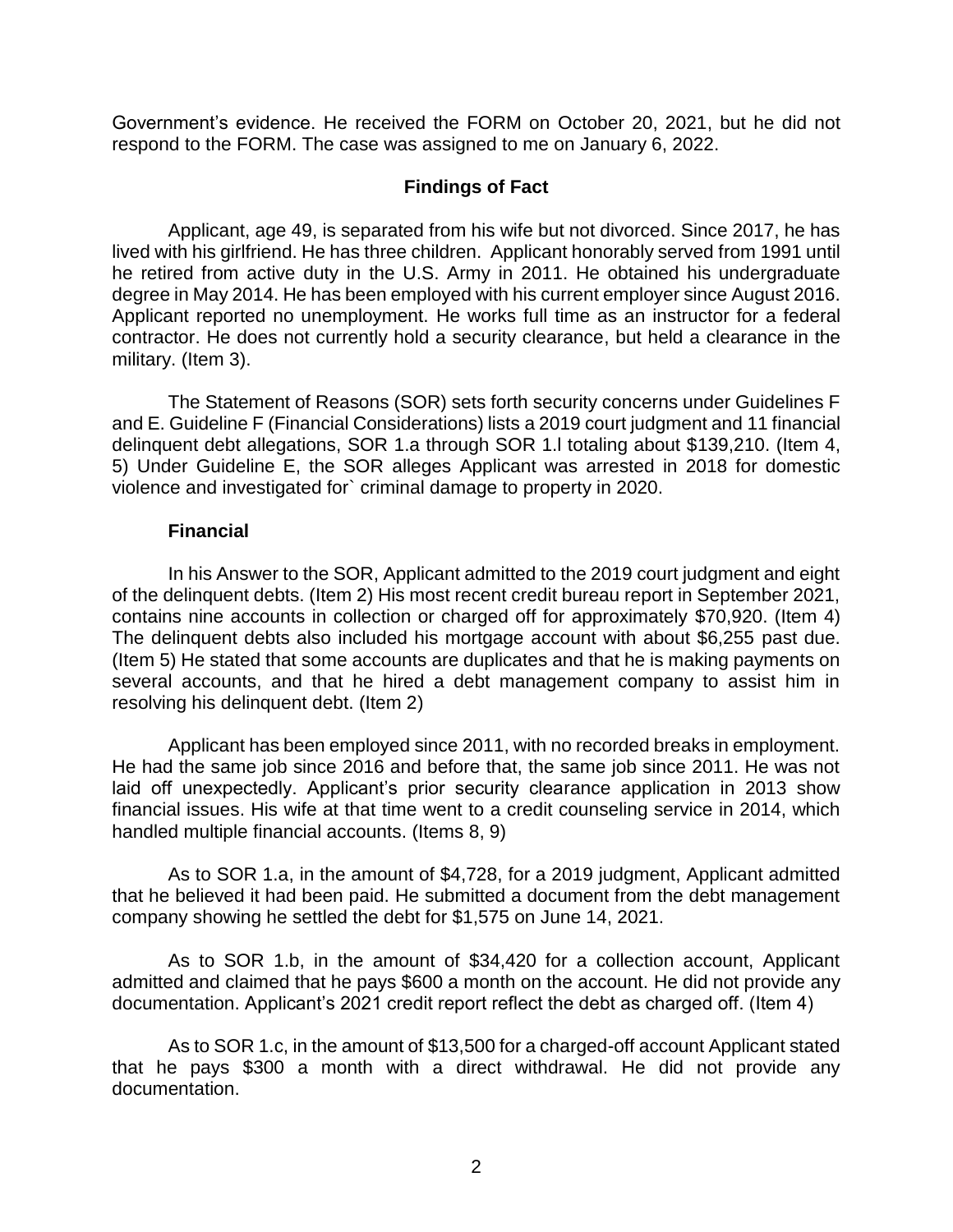As to SOR 1.d, in the amount of \$8,505 for a charged-off account, the account is with the debt management company. Applicant intends to pay this bill in the future.

 As to SOR 1.e, in the amount of \$6,527 for a charged-off account, he denied because it had been paid in June 2021.

 As to SOR 1.f, in the amount of \$3,946, for a charged-off account, he admitted and stated that this account is with the debt management company. The account is reflected on his 2021 credit bureau report as charged off. (Item 4)

 As to SOR 1.g, in the amount of \$2,339, for a charged–off account, Applicant denied because it is a duplicate of the account in SOR 1.h to the same creditor. He is paying on this account monthly. This account 1.h does appear to be a duplicate.

 As to SOR 1.i, in the amount of \$12,477, for a charged-off account. Applicant admitted and stated that this account is with the debt management group.

 As to SOR 1.j, in the amount of \$5,747, Applicant believed it was paid through the debt management company. It is reflected on the latest credit bureau report with a zero balance. (Item 4)

 As to SOR 1.k, in the amount of \$38,795, Applicant denied this account and stated it was a duplicate of SOR 1.b. This appears to be accurate because the latest credit report shows it was transferred to another account and had a zero balance. (Item 4)

 As to SOR 1.l, for a mortgage account that is past-due in the amount of \$6,255, with a total balance of \$194,327, Applicant admitted that he is working with the bank currently processing paper work again. He stated that he had a payment that was late in June. He did not provide the year in his answer.

 Applicant submitted documents from the debt management company that showed he has paid money to them since at least 2016. The documents do not identify which accounts received the money. but do not identify which accounts the money was applied.

 his spouse's and his bills in full in March "2023" through the debt management company. (Item 3), and that he had no financial problems. It is not clear from the record which accounts he refers to with this statement. (Item 3) The accounts that he mentioned in his SCA that he is paying, do not match the alleged account on the SOR. However, his 2020 credit bureau report (Items 5, 6) reflected other non-alleged SOR accounts "pays as agreed." Applicant's 2013 credit bureau report (Item 9) shows all accounts as "pays as In Applicant's 2020 security clearance application, (SCA) he reported that he paid agreed."

 Applicants 2020 subject interview revealed that his financial problems began in 2016, after his spouse lost income, reducing the overall family income by approximately \$40,000. He used credit cards to supplement the income. He stated that he was supporting two households. He stated that he would pick and choose which bills to pay.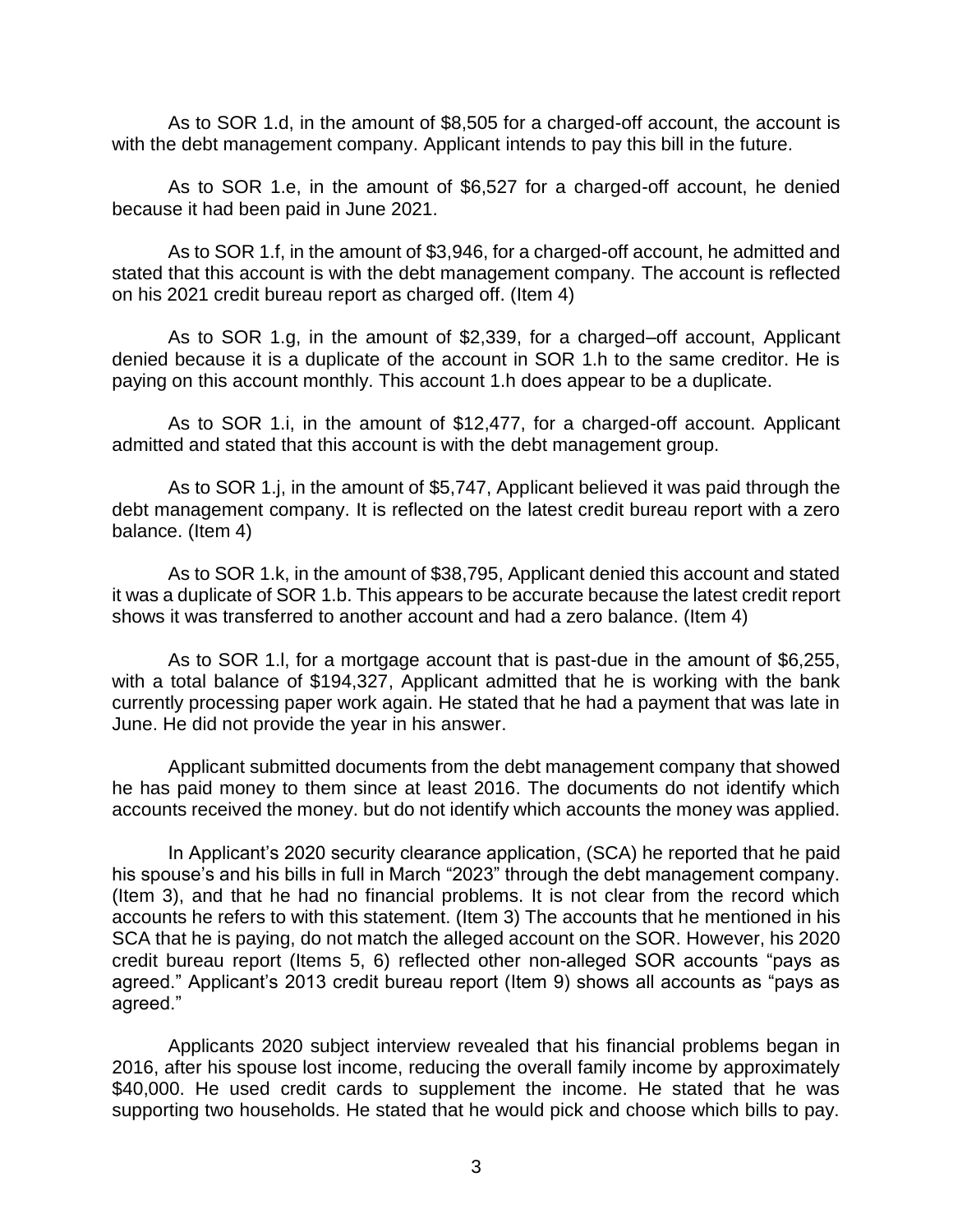Applicant stated that he was naïve regarding finances and allowed balances to increase beyond his ability to repay. He attempted to negotiate, but most creditors refused to negotiate. (Item 10) He sought loans to consolidate debts, sought credit counseling in 2016 in lieu of bankruptcy and entered into an agreement with the current debt management company. (Item 10) He told the investigator that he pays the debt company \$700 monthly, with a \$500 service fee, which is dispersed to creditors.

Applicant listed the above delinquent debts with his debt consolidation company. However, it is not clear from the record which accounts have been settled or paid. (Item 10) Applicant told the investigator that his financial issues are slowly improving, but he continues to struggle financially. He has a budget, and he intends to have all delinquent accounts paid by 2023.

 Applicant's net monthly salary is \$4,480; his military retirement is \$600; VA disability \$3,492; and his co-habitant's net monthly income is \$1,000 for a total of \$9,572. (Item 10) He listed the accounts alleged in the SOR that are currently with the debt management company. He listed his monthly discretionary funds after expenses and debts as \$1,324. (Item 10)

 Applicant reported real estate totaling \$236,000 and \$187,000; liquid assets of \$1,924; a car valued at \$15,000; a recreational vehicle for \$8,000; with a total a value of non-liquid assets in the amount of \$446,000. He promised the investigator that he would provide personal bank statements for the investigation, but he did not. (Item 10)

### **Personal Conduct**

 As to SOR 2.a, it was alleged that in March 18, 2018, Applicant was arrested and charged with Domestic Violence and Criminal Damage to Property. The charges were dismissed. Applicant admitted this allegation.

 As to SOR 2.b, it was alleged that Applicant was investigated in April 2020 for Criminal Damage to Property and was referred for prosecution. Applicant denied this allegation as he filed charges against the victim. In addition, he wrote a statement regarding the person responsible.

 Applicant disclosed in his 2020 security clearance application that he was accused of domestic violence in 2018 due to an altercation with his cohabitant. He related she was drinking and in the situation, he had broken a picture of his own. He pleaded innocent, went to trial and case was dismissed because he was getting his girlfriend help with her drinking disorder and also counseling. (Item 3)

 Applicant was investigated for property damage, but he volunteered during his 2020 subject interview that his girlfriend had consumed a "large amount of alcohol." Applicant left the residence to de-escalate the situation and when he returned he discovered damage in the residence. Applicant made a walk-in report to the police and his cohabitant was charged with criminal damage to property. (Item 10)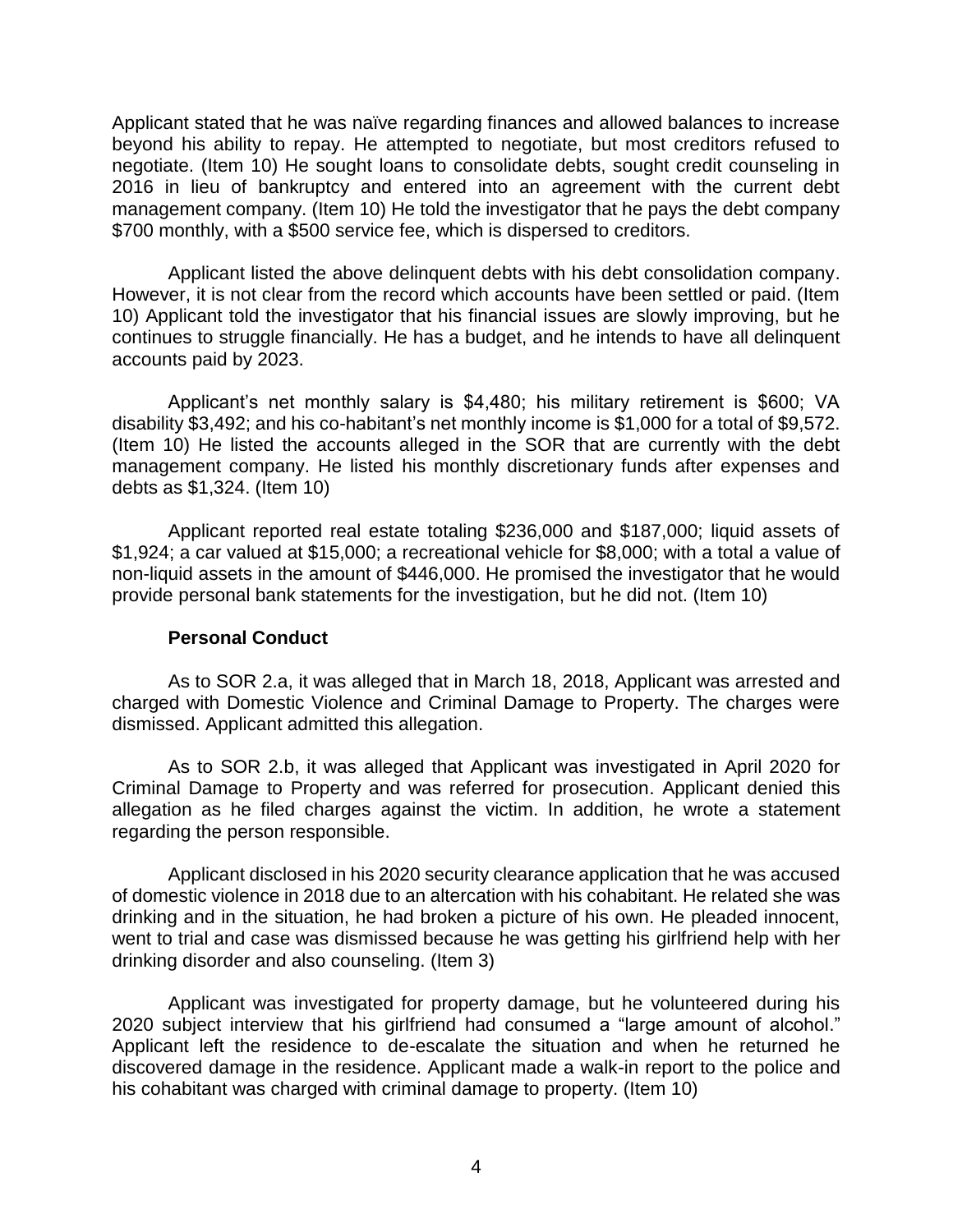The record file contained no police report or other criminal documents to support the above allegations against the Applicant. The Government conceded in its argument in the FORM that the record evidence does not support the allegation under SOR 2.b for personal conduct.

#### **Policies**

 When evaluating an applicant's suitability for a security clearance, the administrative judge must consider the adjudicative guidelines. In addition to brief potentially disqualifying conditions and mitigating conditions, which are to be used in introductory explanations for each guideline, the adjudicative guidelines (AG) list evaluating an applicant's national security eligibility.

 These guidelines are not inflexible rules of law. Instead, recognizing the complexities of human behavior, these guidelines are applied in conjunction with the factors listed in AG ¶ 2 describing the adjudicative process. The administrative judge's overarching adjudicative goal is a fair, impartial, and commonsense decision. The entire variables known as the whole-person concept. The administrative judge must consider all available, reliable information about the person, past and present, favorable and process is a conscientious scrutiny of applicable guidelines in the context of a number of unfavorable, in making a decision.

The protection of the national security is the paramount consideration. AG  $\P$  2(b) requires, "Any doubt concerning personnel being considered for national security eligibility will be resolved in favor of the national security." In reaching this decision, I have drawn only those conclusions that are reasonable, logical, and based on the evidence contained in the record. I have not drawn inferences based on mere speculation or conjecture.

Directive ¶ E3.1.14, requires the Government to present evidence to establish controverted facts alleged in the SOR. Under Directive ¶ E3.1.15, "The applicant is responsible for presenting witnesses and other evidence to rebut, explain, extenuate, or mitigate facts admitted by the applicant or proven by Department Counsel, and has the ultimate burden of persuasion as to obtaining a favorable clearance decision."

 A person who seeks access to classified information enters into enter into a fiduciary relationship with the Government predicated upon trust and confidence. This relationship transcends normal duty hours and endures throughout off-duty hours. The Government reposes a high degree of trust and confidence in individuals to whom it grants national security eligibility. Decisions include, by necessity, consideration of the possible risk the applicant may deliberately or inadvertently fail to protect or safeguard classified information. Such decisions entail a certain degree of legally permissible extrapolation as to potential, rather than actual, risk of compromise of classified or sensitive information. Finally, as emphasized in Section 7 of EO 10865, "Any determination under this order adverse to an applicant shall be a determination in terms of the national interest and shall in no sense be a determination as to the loyalty of the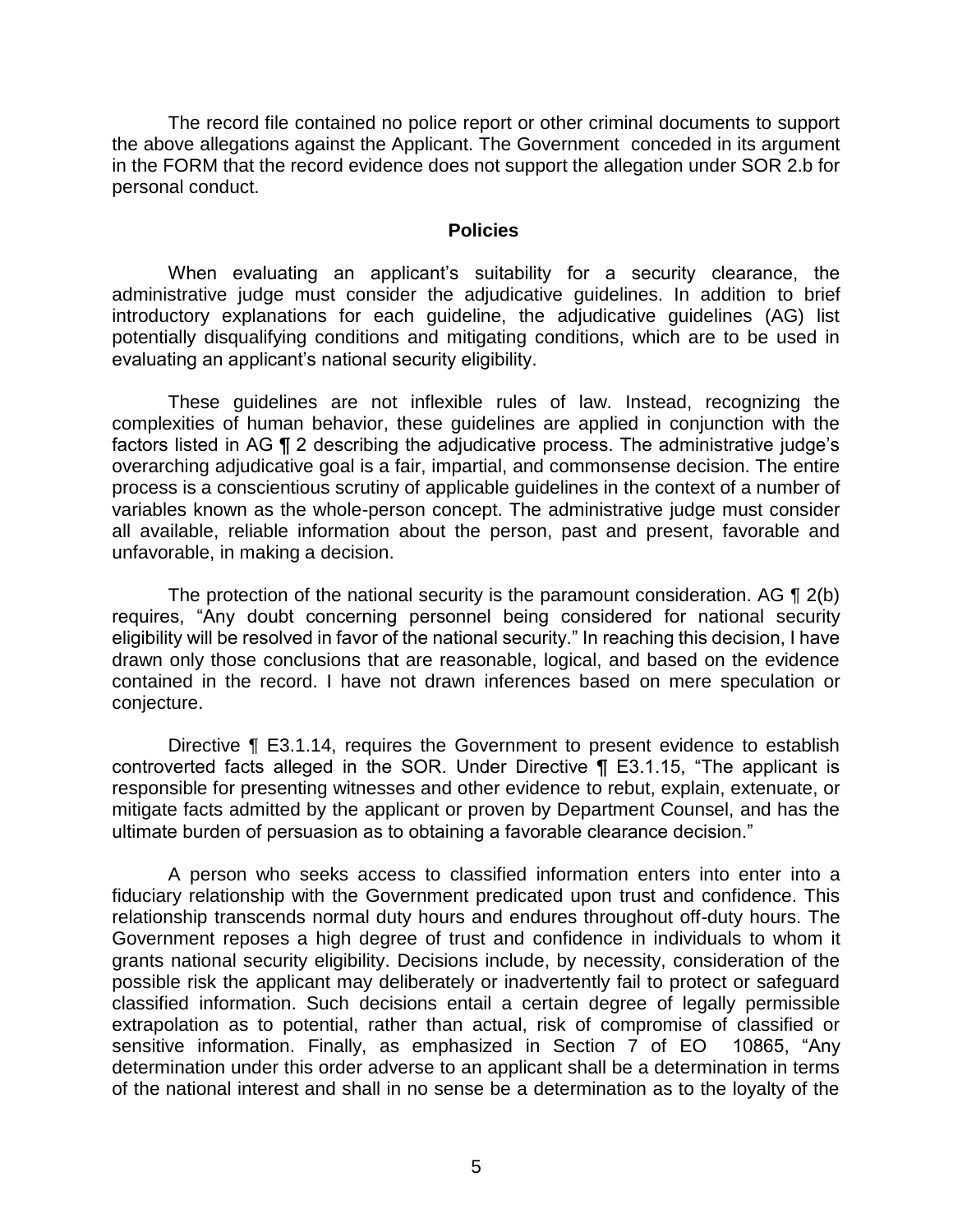applicant concerned." *See also* EO 12968, Section 3.1(b) (listing multiple prerequisites for access to classified or sensitive information.)

### **Analysis**

### **Guideline F (Financial Considerations)**

The concern under this guideline is set out in AG 18:

Failure to live within one's means, satisfy debts, and meet financial obligations may indicate poor self-control, lack of judgment, or unwillingness to abide by rules and regulations, all of which can raise questions about an individual's reliability, trustworthiness, and ability to protect classified or sensitive information. Financial distress can also be caused or exacerbated by, and thus can be a possible indicator of, other issues of personnel security concern such as excessive gambling, mental health conditions, substance misuse, or alcohol abuse or dependence. An individual who is financially overextended is at greater risk of having to engage in illegal or otherwise questionable acts to generate funds . . . .

 This concern is broader than the possibility that a person might knowingly compromise classified information to raise money. It encompasses concerns about a person's self-control, judgment, and other qualities essential to protecting classified information. A person who is financially irresponsible may also be irresponsible, unconcerned, or negligent in handling and safeguarding classified information. *See* ISCR Case No. 11-05365 at 3 (App. Bd. May 1, 2012).

 Applicant's admissions, corroborated by his credit reports, establish two disqualifying conditions under this guideline: AG ¶ 19(a) ("inability to satisfy debts") and, AG ¶ 19(c) ("a history of not meeting financial obligations").

 The security concerns raised in the SOR may be mitigated by any of the following potentially applicable factors:

AG ¶ 20(a): the behavior happened so long ago, was so infrequent, or occurred under such circumstances that it is unlikely to recur and does not cast doubt on the individual's current reliability, trustworthiness, or good judgment;

AG ¶ 20(b): the conditions that resulted in the financial problem were largely beyond the person's control (e.g., loss of employment, a business clear victimization by predatory lending practices, or identity theft), and the downturn, unexpected medical emergency, a death, divorce or separation, individual acted responsibly under the circumstances;

AG ¶ 20(c): the individual has received or is receiving financial counseling for the problem from a legitimate and credible source, such as a non-profit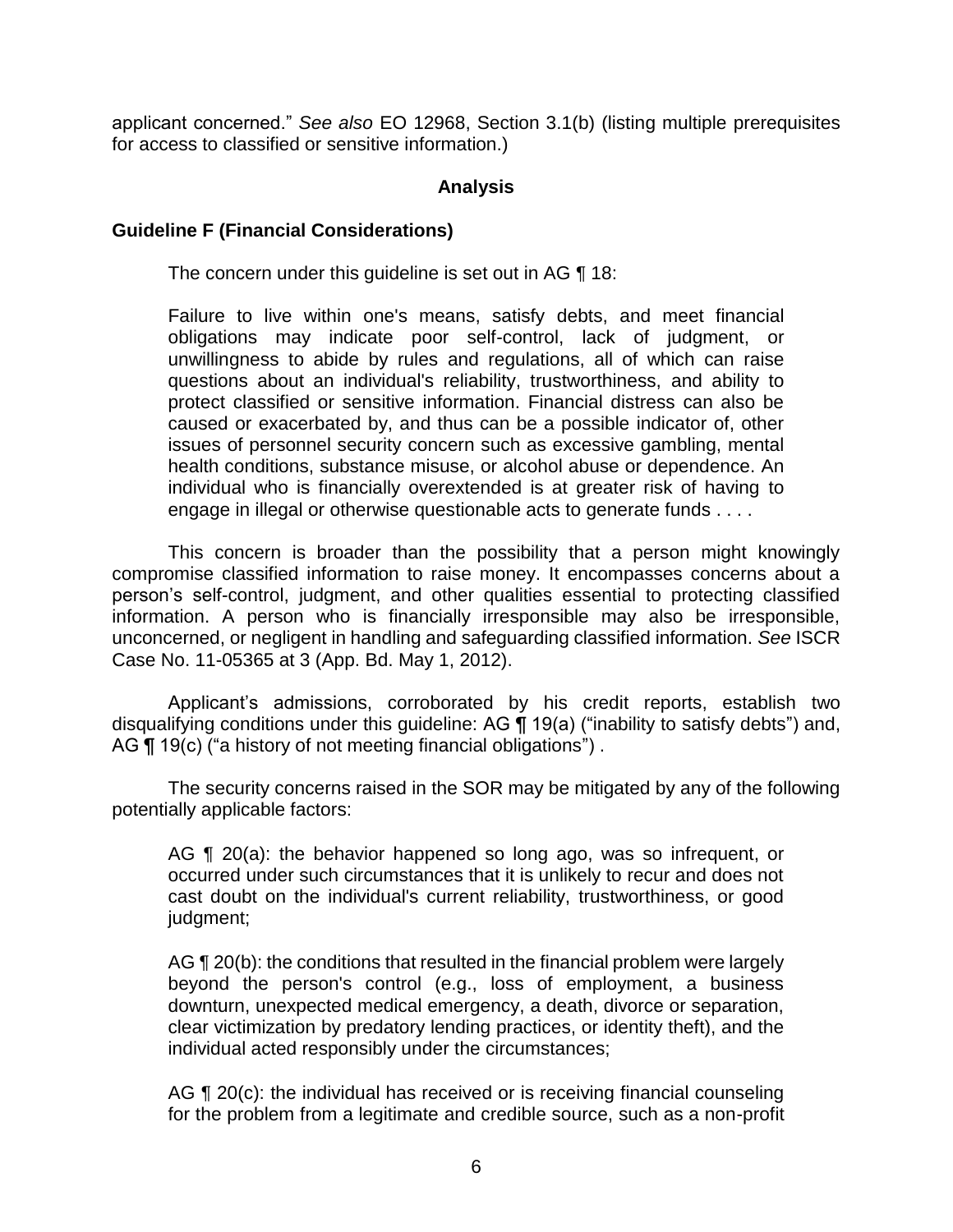credit counseling service, and there are clear indications that the problem is being resolved or is under control; and

AG ¶ 20(d): the individual initiated and is adhering to a good-faith effort to repay overdue creditors or otherwise resolve debts.

AG ¶ 20(a) is partially established. Applicant and his wife separated in 2016 and he lost \$40,000 of family income. He does not live with her and will get divorced. He has many accounts on his 2020 credit bureau report that show he "pays as agreed." (Item 5) His earlier credit reports also show many accounts "pays as agreed." (Item 9)

AG ¶ 20(b) is not fully established. While Applicant's separation was a condition beyond his control, he has not acted responsibly to address the resulting debts.

AG ¶ 20(c) and 20(d) are established. Applicant responded to the SOR and provided documentation of obtaining the services of a debt consolidation company. The documentation did not show all the accounts that were in the plan. but his debt has been reduced to \$70,920. While this is not an insubstantial amount of money, he is gainfully employed and has been paying his creditors. He has taken credit counseling.

 Applicant failed to meet his burden to mitigate the financial concerns set out in the SOR for lack of sufficient evidence and documentation. For these reasons, I find he has not fully mitigated the security concerns under the financial considerations guideline..

### **Guideline E, Personal Conduct**

The concern under this guideline is set out in AG ¶ 15:

Conduct involving questionable judgment, lack of candor, dishonesty, or unwillingness to comply with rules and regulations can raise questions about an individual's reliability, trustworthiness, and ability to protect classified or sensitive information. Of special interest is any failure to cooperate or provide truthful and candid answers during national security investigative or adjudicative processes. The following will normally result in an unfavorable national security eligibility determination, security clearance action, or cancellation of further processing for national security eligibility:

(a) refusal, or failure without reasonable cause, to undergo or cooperate with security processing, including but not limited to meeting with a security investigator for subject interview, completing security forms or releases, cooperation with medical or psychological evaluation, or polygraph examination, if authorized and required; and

(b) refusal to provide full, frank, and truthful answers to lawful questions of investigators, security officials, or other official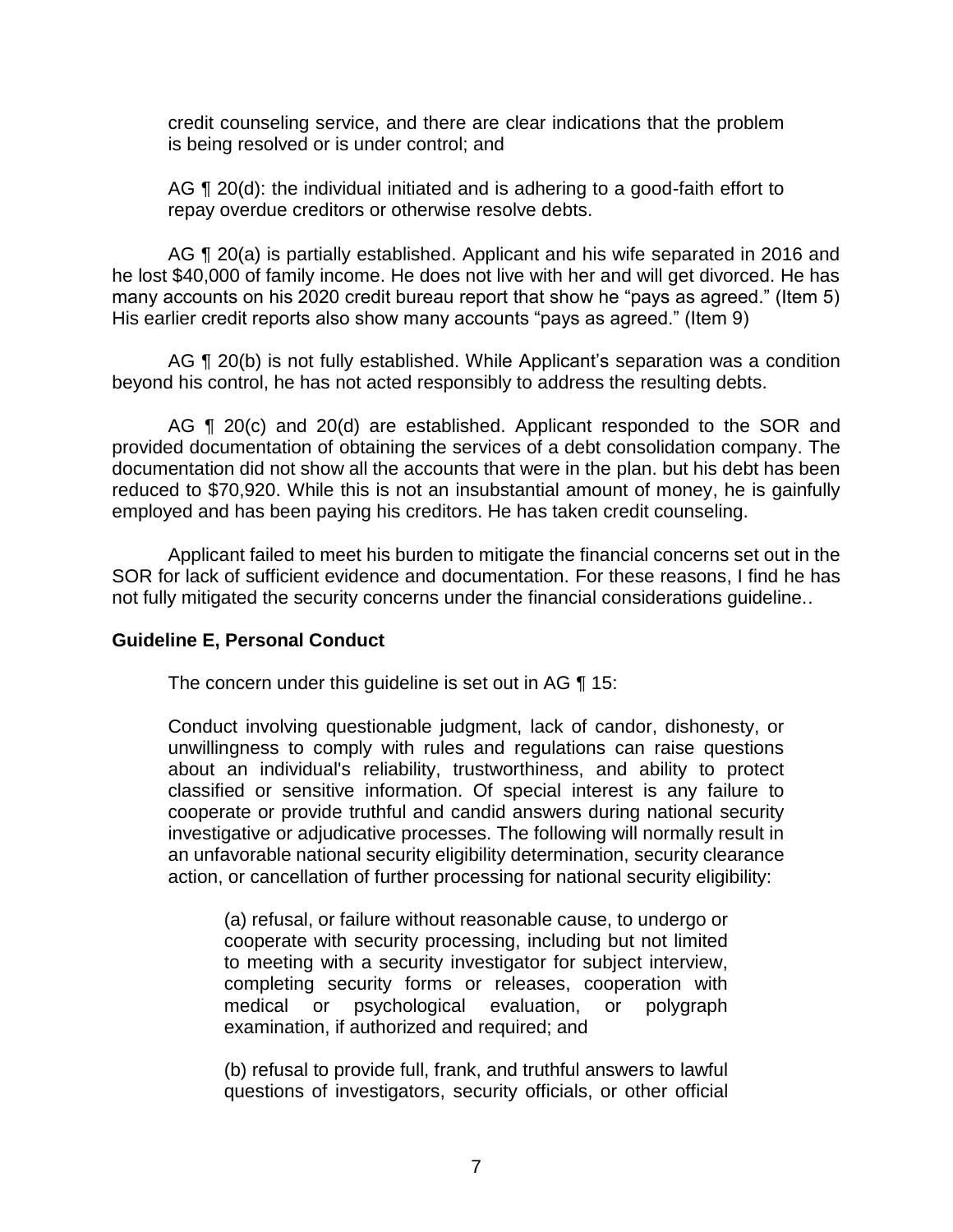representatives in connection with a personnel security or trustworthiness determination.

 Based on Applicant's alleged domestic violence charge and an investigation into Criminal Property damage the following disqualifying condition applies:

AG ¶ 16 (c): credible adverse information in several adjudicative issue areas that is not sufficient for an adverse determination under any other single guideline, but which, when considered as a whole, supports a whole-person assessment of questionable judgment, untrustworthiness, unreliability lack of candor, unwillingness to comply with rules and regulations, or other characteristics indicating that the individual may not properly safeguard classified or sensitive information.

 Applicant admitted the domestic violence event. He was dealing with a woman who found the residence damaged. He made a report to the police. Applicant disclosed the event, he went to trial and the case was dismissed. His wife was charged with Criminal had been drinking. He left the residence to de-escalate the issue. When he returned, he Property Damage.

In this instance, it is clear from Applicant's comments that therefore, AG  $\P$  16(a) is not established.

 The personal conduct security concerns raised in the SOR may be mitigated by any of the following potentially applicable factors in AG ¶ 17:

(a) the individual made prompt, good-faith efforts to correct the omission, concealment, or falsification before being confronted with the facts; (b) the refusal or failure to cooperate, omission, or concealment was caused or significantly contributed to by advice of legal counsel or of a person with professional responsibilities for advising or instructing the individual specifically concerning security processes. Upon being made aware of the requirement to cooperate or provide the information, the individual cooperated fully and truthfully;

(c) the offense is so minor, or so much time has passed, or the behavior is so infrequent, or it happened under such unique circumstances that it is unlikely to recur and does not cast doubt on the individual's reliability, trustworthiness, or good judgment;

(d) the individual has acknowledged the behavior and obtained counseling to change the behavior or taken other positive steps to alleviate the stressors, circumstances, or factors that contributed to untrustworthy, unreliable, or other inappropriate behavior, and such behavior is unlikely to recur;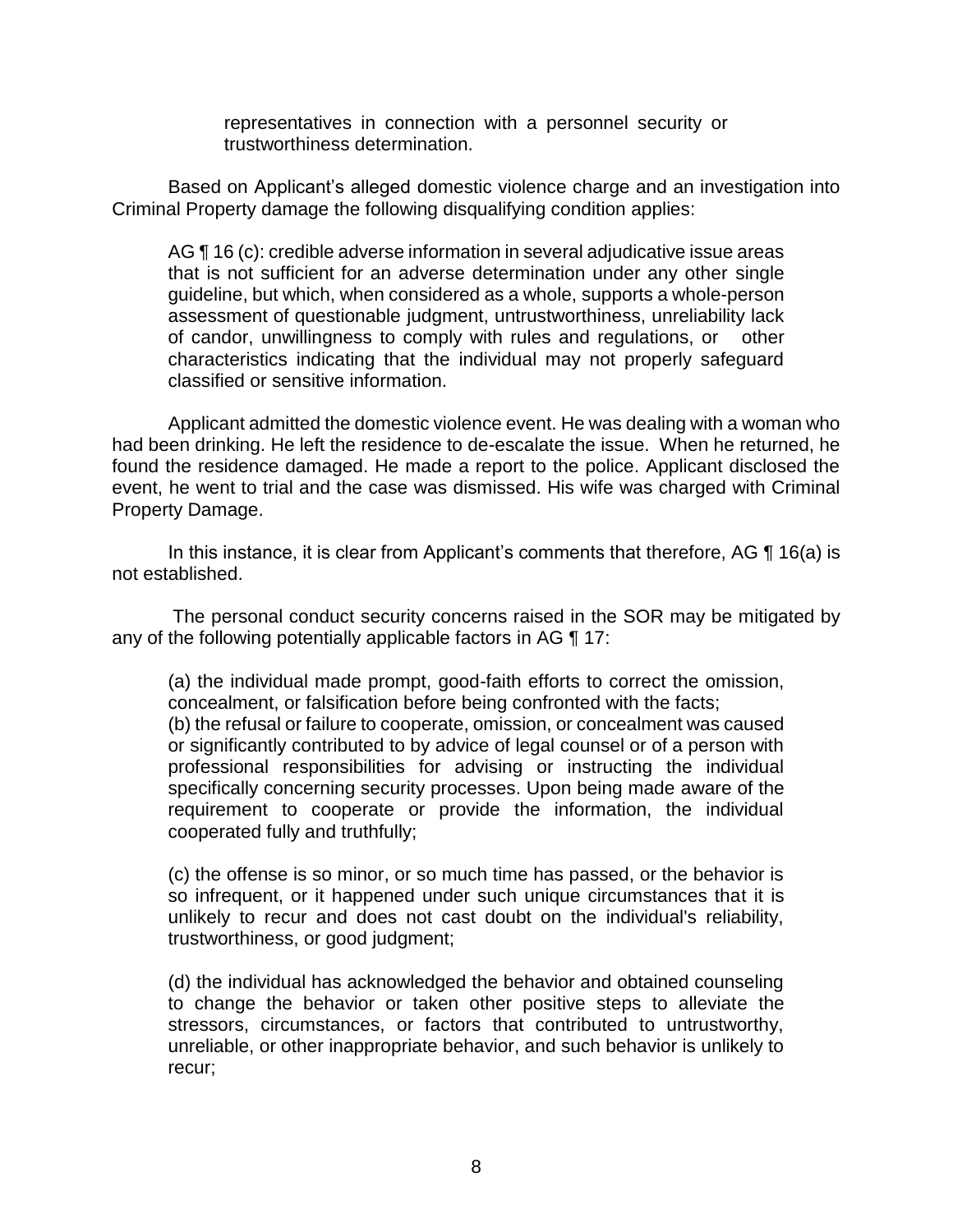(e) the individual has taken positive steps to reduce or eliminate vulnerability to exploitation, manipulation, or duress;

(f) the information was unsubstantiated or from a source of questionable reliability; and

(g) association with persons involved in criminal activities was unwitting, has ceased, or occurs under circumstances that do not cast doubt upon the individual's reliability, trustworthiness, judgment, or willingness to comply with rules and regulations.

 After considering the mitigating conditions outlined above, the Government has not provided evidence to refute Applicant. The Government even conceded that SOR allegation was not supported by the evidence. There was no police record in the file. SOR AG 2.a and 2.b are found in Applicant's favor.

### **Whole-Person Concept**

 Under AG ¶ 2(c), the ultimate determination of whether the granting or continuing of national security eligibility is clearly consistent with the interests of national security must be an overall common sense judgment based upon careful consideration of the applicable guidelines, each of which is to be evaluated in the context of the whole person. An administrative judge should consider the nine adjudicative process factors listed at AG  $\P 2(d)$ :

(1) the nature, extent, and seriousness of the conduct; (2) the circumstances surrounding the conduct, to include knowledgeable participation; (3) the frequency and recency of the conduct; (4) the individual's age and maturity at the time of the conduct; (5) the extent to which participation is voluntary; (6) the presence or absence of rehabilitation and other permanent behavioral changes; (7) the motivation for the conduct; (8) the potential for pressure, coercion, exploitation, or duress; and (9) the likelihood of continuation or recurrence.

 I have incorporated my comments under Guidelines F and E in my whole-person and mitigating conditions under Guidelines F and E, and evaluating all the evidence in the context of the whole person, including his honorable military service, I conclude that record. As to security concerns under personal conduct, Applicant has a favorable analysis, and I have considered the factors in AG ¶ 2(d). After weighing the disqualifying Applicant is on a path toward financial solvency but has not established a sufficient track outcome.

### **Formal Findings**

I make the following formal findings on the allegations in the SOR:

Paragraph 1, Guideline F (Financial Considerations): AGAINST APPLICANT